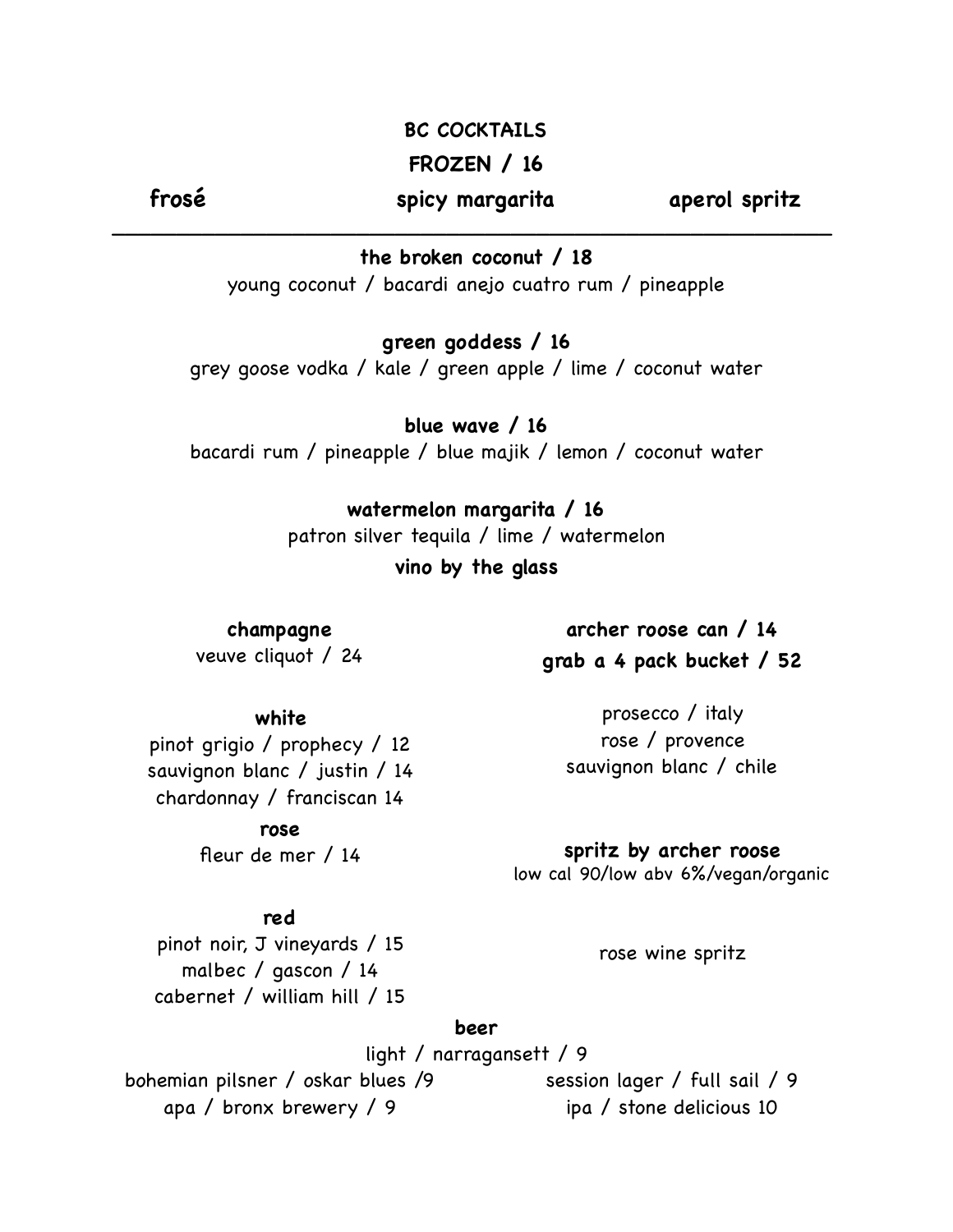# **vino by the bottle**

white

viognier / stags' leap / 56 chardonnay, penfolds bin311 / 90 sancerre /domaine la barbotaine / 85

red

cabernet sauvignon / bond street / 120 pinot noir / etude "grace benoist"/ 100 petit sirah / stags' leap / 110

rose

chateau minuty / 65 fleur de mer / 56 1.5L chateau minuty / 120 3L chateau minuty / 500